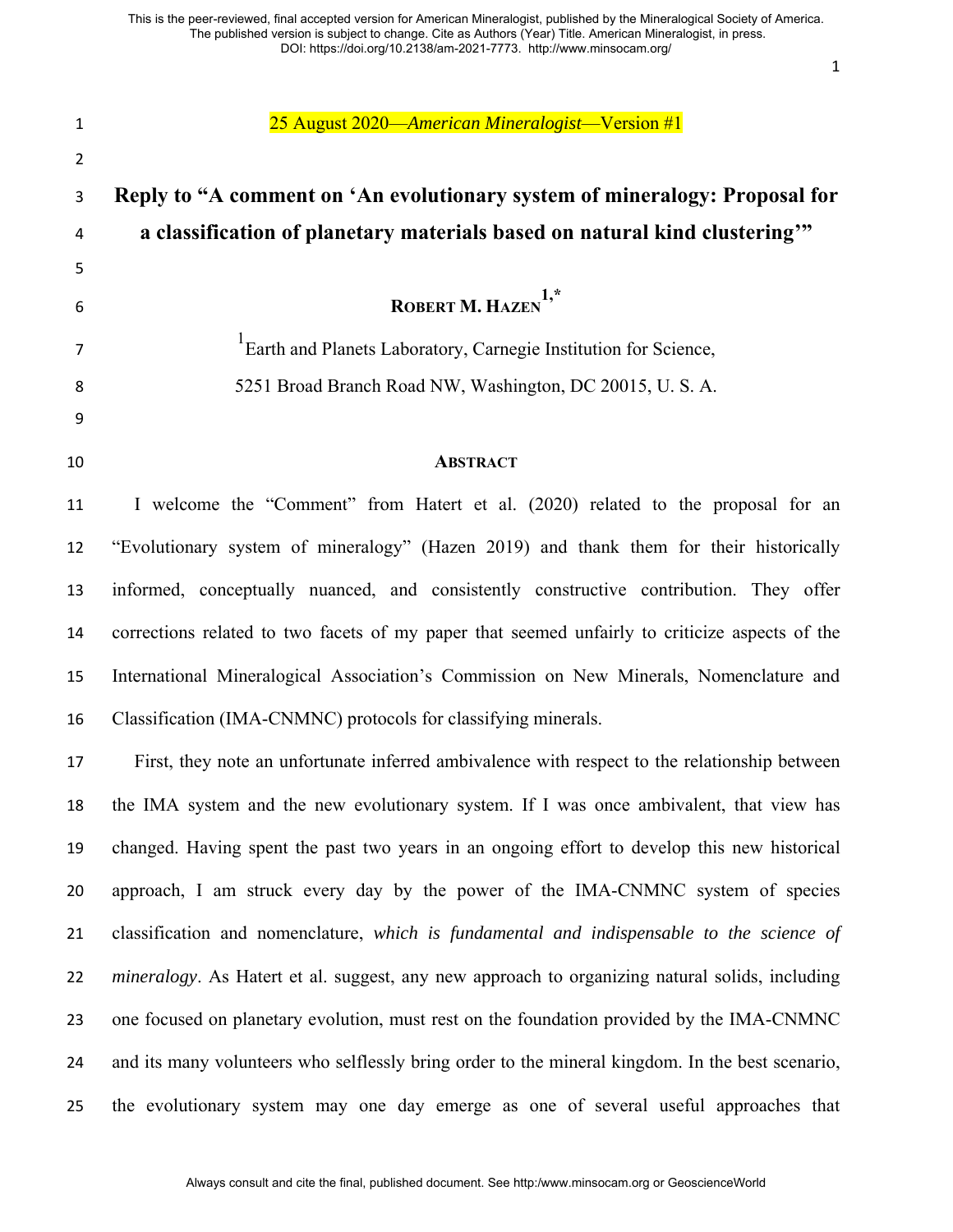complements and amplifies, but in no way replaces, this core IMA-CNMNC foundation, as clearly stated in the abstract of Hazen (2019).

 Second, Hatert et al. (2020) offer corrections regarding the IMA-CNMNC approach to classification, in particular a mischaracterization of the formal process to incorporate amorphous phases, poorly crystalline materials, and loosely defined "mineraloids." I am grateful for the clarifications, as well as the implication that IMA protocols may facilitate the embrace of additional such phases in the future.

 Finally, I welcome the chance to explore further the emerging concept of "natural kinds" as applied to the mineral kingdom. Here, our thoughts differ. I suggest that minerals, considered in their information-rich, idiosyncratic, paragenetic contexts (in contrast to IMA-CNMNC species), have the potential to represent quintessential examples of "natural kinds." Furthermore, when viewed in their evolutionary context, minerals offer an intriguing opportunity to expand the concept of "historical natural kinds" beyond its present limited and at times controversial use in biology, into the realm of the co-evolving geosphere and biosphere.

**\_\_\_\_\_\_\_\_\_\_\_\_\_\_\_\_\_\_\_\_\_\_\_\_\_\_\_\_\_\_**

**\*E-mail:** [rhazen@ciw.edu](mailto:rhazen@ciw.edu)

analysis; nomenclature; mineral species; IMA-CNMNC

**Keywords:** philosophy of mineralogy; classification; mineral evolution; natural kinds; cluster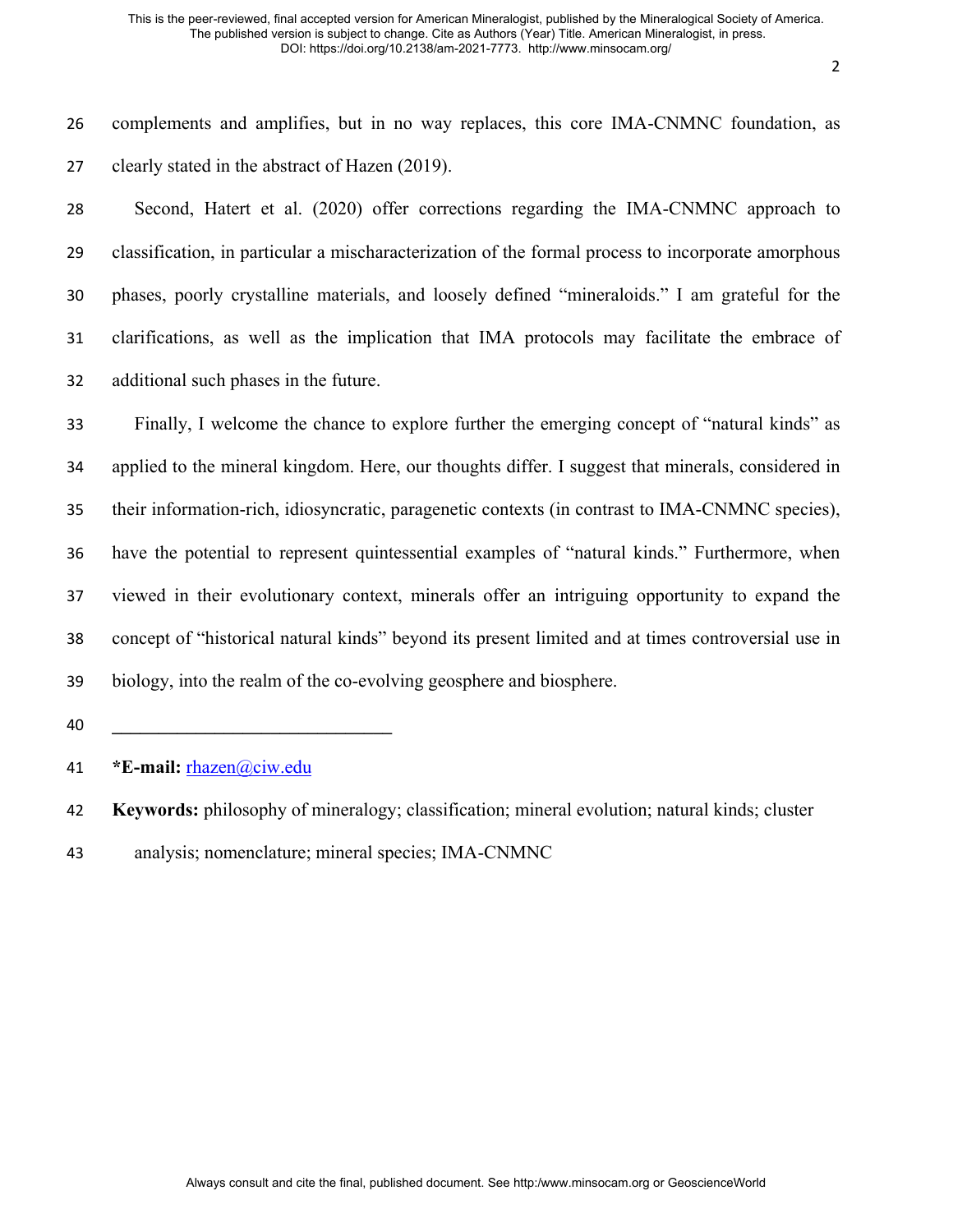### **INTRODUCTION**

 In mid-2018, I began to confront a knotty problem that had been with me for more than a decade: Is there a coherent, internally consistent way to place the qualitative narrative of "mineral evolution" (e.g., Zhabin 1979, 1981; Hazen et al. 2008) into a more quantitative and rigorous framework? Since the pioneering conceptual studies of the twentieth century (Bowen 1928; Gastil 1960; Laznicka 1973; Zhabin 1979, 1981; Meyer 1981), the idea of an evolving mineral realm has had intrinsic appeal. Geoscientists realize that minerals provide the most robust and information-rich testimony for billions of years of cosmic history. From the oldest 52 presolar moissanite grains, now dated at a remarkable ~7 billion years (Heck et al. 2020), to the biominerals of our teeth and bones forming in real time, the mineral kingdom holds the key to unlocking secrets of planetary evolution through deep time.

 For more than 60 years, from the time I would spend hours every month as a rapt middle- school student studying the fabled "Dana Collection" housed in row upon row of slant-topped glass displays at the American Museum of Natural History, I embraced the framework that would become the IMA classification system. I proudly displayed a growing collection on groaning bedroom shelves, with hand-written labels citing name, formula, crystal system, and locality. I learned early on that nothing in mineralogy is more fundamental than chemical composition and crystal structure; each species is defined by virtue of its unique combination of those two attributes.

 But in 2018 I was faced with a dilemma. The emerging historical narrative of mineralogy, in which new kinds of minerals arise through an evolving combination of physical, chemical, and ultimately biological processes, did not always appear to fit comfortably into the system established by the IMA-CNMNC. At that time, I still could not decide whether I could build on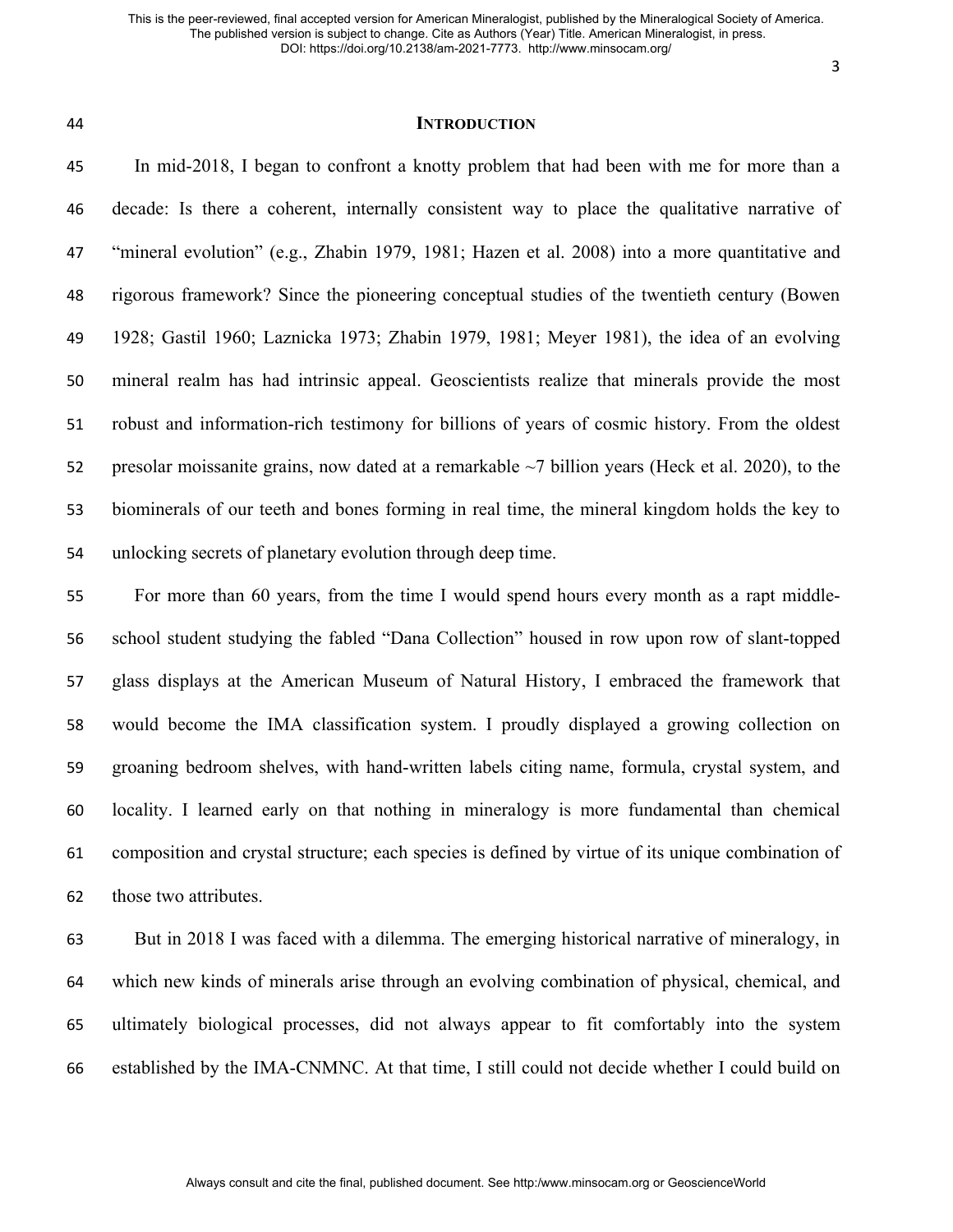the richness of the IMA-CNMNC foundation, or rather be forced to abandon at least some aspects of IMA nomenclature and start over, thus in a sense rejecting decades of deeply ingrained reverence for Dana and his elegant system.

 Hazen (2019) presents the case for an evolutionary system of mineralogy, but it does so with an undertone of tension – a clear reflection of my struggles at the time. At each instance where my thoughts regarding "natural kinds" diverged from IMA-CNMNC approved "species," I felt the need to justify, to defend, even to criticize (gently, I hope) the IMA approach. If you read between the lines of Hazen (2019), I think you can sense that struggle, even as you see what I hoped to accomplish.

 To the extent that I questioned, rather than built on, IMA-CNMNC's approach, I was wrong. After the first two years (of what may take a decade or more) of tackling the painstaking, rigorous, and all-consuming task of developing the evolutionary system, I have come to realize that the IMA-CNMNC system is utterly indispensable and foundational to our science in general, and to my project in particular. I am awed at the deep expertise and dogged hard work of the many volunteers who serve on IMA-CNMNC and associated committees (with special thanks to the four coauthors of this Comment). Simply put, it would be impossible to make any progress on a new, complementary system of mineralogy without the foundation of the IMA-CNMNC classification to build on.

- 
- 

# **Deviations from IMA-CNMNC protocols**

 Given the central and defining role of the IMA-CNMNC classification, any deviations from those conventions must be carefully justified. In the context of the evolutionary system of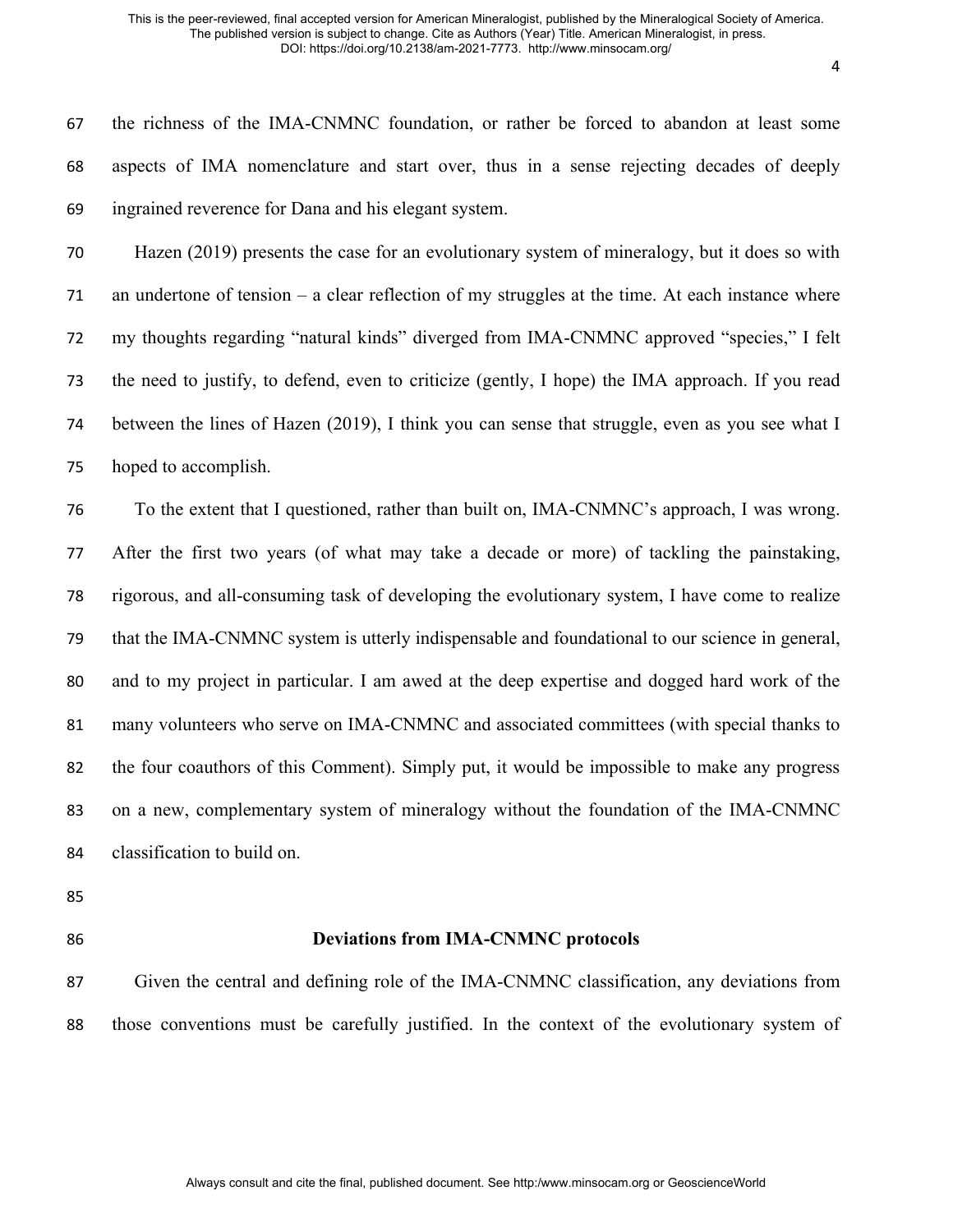mineralogy, we have recognized three broad types of natural solids that we handle somewhat differently than rigorous IMA-CNMNC conventions allow.

 As detailed in Hazen (2019) and subsequent contributions (Hazen and Morrison 2020, 2021; Morrison and Hazen 2020, 2021; Hazen et al. 2021), in some cases we split IMA species into two or more kinds, based on different paragenetic modes that result in distinct combinations of attributes. Thus, for example, we recognize several different natural kinds of diamond – stellar, impact, and mantle diamond, for example, each with quantitatively different combinations of trace element, isotopic, and morphological characteristics. In other instances, we lump two or more closely-related IMA species if they (1) form a continuous solid solution; (2) display an intermediate composition range, either in co-existing grains or within a zoned crystal; and (3) the grains formed by the same paragenetic process. Thirdly, we recognize as minerals some amorphous phases that have not yet gone through the rigorous IMA-CNMNC vetting process.

 Thus far, in the first five published parts of the evolutionary system (Hazen and Morrison 2020, 2021; Morrison and Hazen 2020, 2021; Hazen et al. 2021), we recognize 445 different natural kinds stemming from 295 "root minerals" (260 of which are IMA approved species). We have found that in the great majority of cases, notably rare minerals with only one known mode of formation (Hazen and Ausubel 2016), our natural kinds map exactly onto IMA-CNMNC approved mineral species (which are not, themselves, natural kinds—see below).

- 
- 

## **Historical Natural Kinds**

 Hatert et al. (2020) raise concerns regarding the invocation of "natural kinds" when classifying minerals, citing Santana (2019) in opposition to the concept. In this instance, I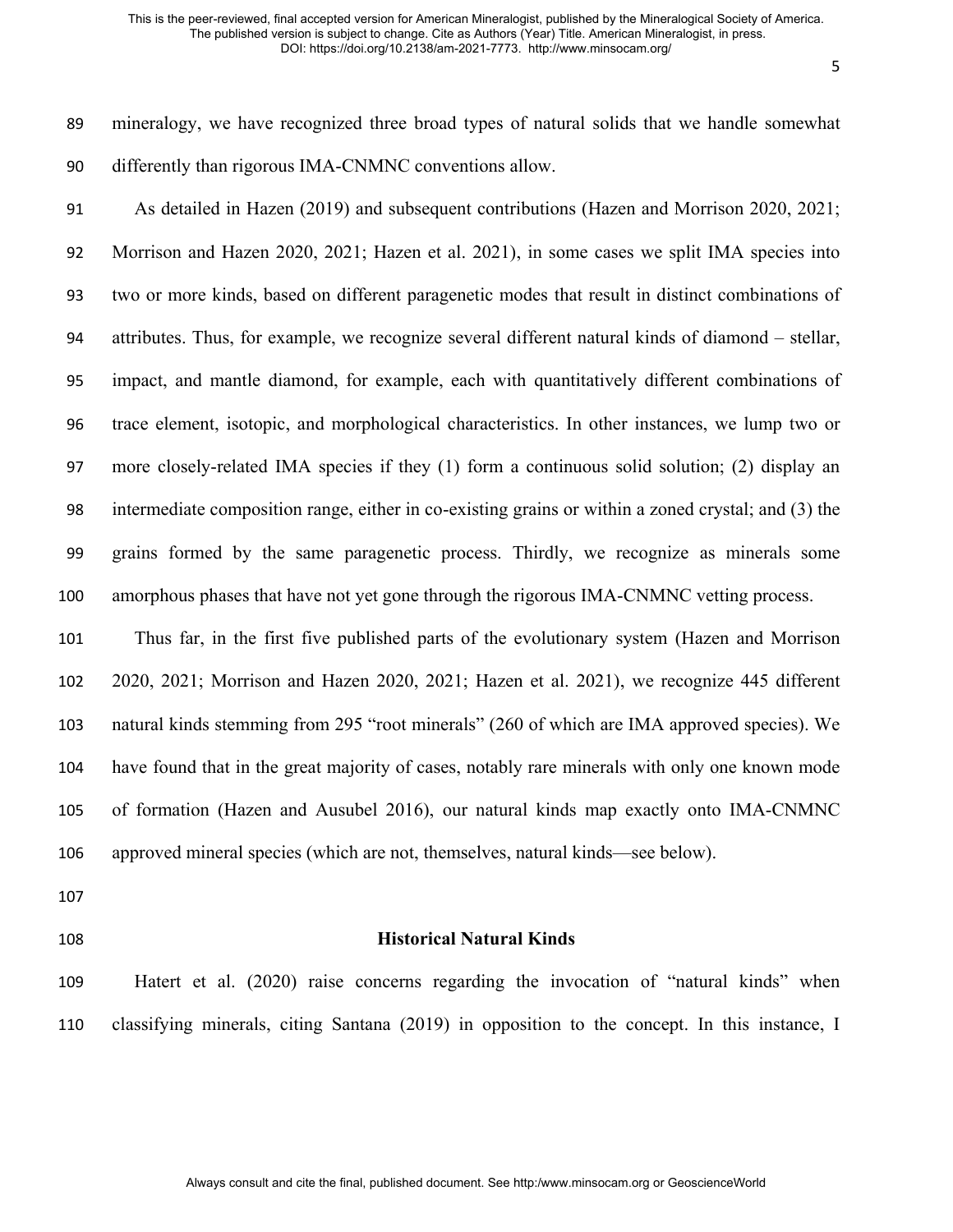strongly disagree and would welcome further dialog to explore this philosophical aspect of the classification of natural objects.

 Characterizing a kind as "natural" amounts to conjecturing that it represents a genuine division in nature – a grouping that is, in an important sense, independent of human conventions, interests, and actions (e.g., Hawley and Bird 2011; Bird and Tobin 2015; Cleland et al. 2020). In that context, natural kind classification is essential to the articulation of successful theories (Quine 1969; Ellis 2001; Cleland 2019). It is true that a philosophical debate continues amongst those who argue for the existence of natural kinds as intrinsic types in the natural world, versus those who suggest that all categories are merely human constructs (Hacking 1999; Laporte 2004; Magnus 2012; Bird and Tobin 2015). I suggest that most mineralogists would side with the former "realist" camp; we would agree that quartz is a "real thing" that exists in the natural world – a "genuine division" independent of our solid-state models and systems of classification. Nevertheless, Santana (2019) is correct in stating that mineral species *as defined by the IMA- CNMNC*, i.e., based on combinations of fictive end-member compositions and idealized structures that do not exist in nature, are not natural kinds. Rather they are exceptionally useful human idealizations of natural objects. On the other hand, defining mineral kinds through cluster analysis, thereby recognizing empirically defined idiosyncratic combinations of numerous measured attributes, holds the possibility of recognizing true "natural kinds" of minerals in the most rigorous sense (even though such analyses require large data resources that do not yet generally exist).

 A frontier of philosophical discussions relates to the concept of adding a temporal dimension to natural kinds, i.e., "historical natural kinds," thus extending the idea to evolving systems (Griffiths 1999; Millikan 1999; Ereshefsky 2014; Godman 2019; Cleland et al. 2020). The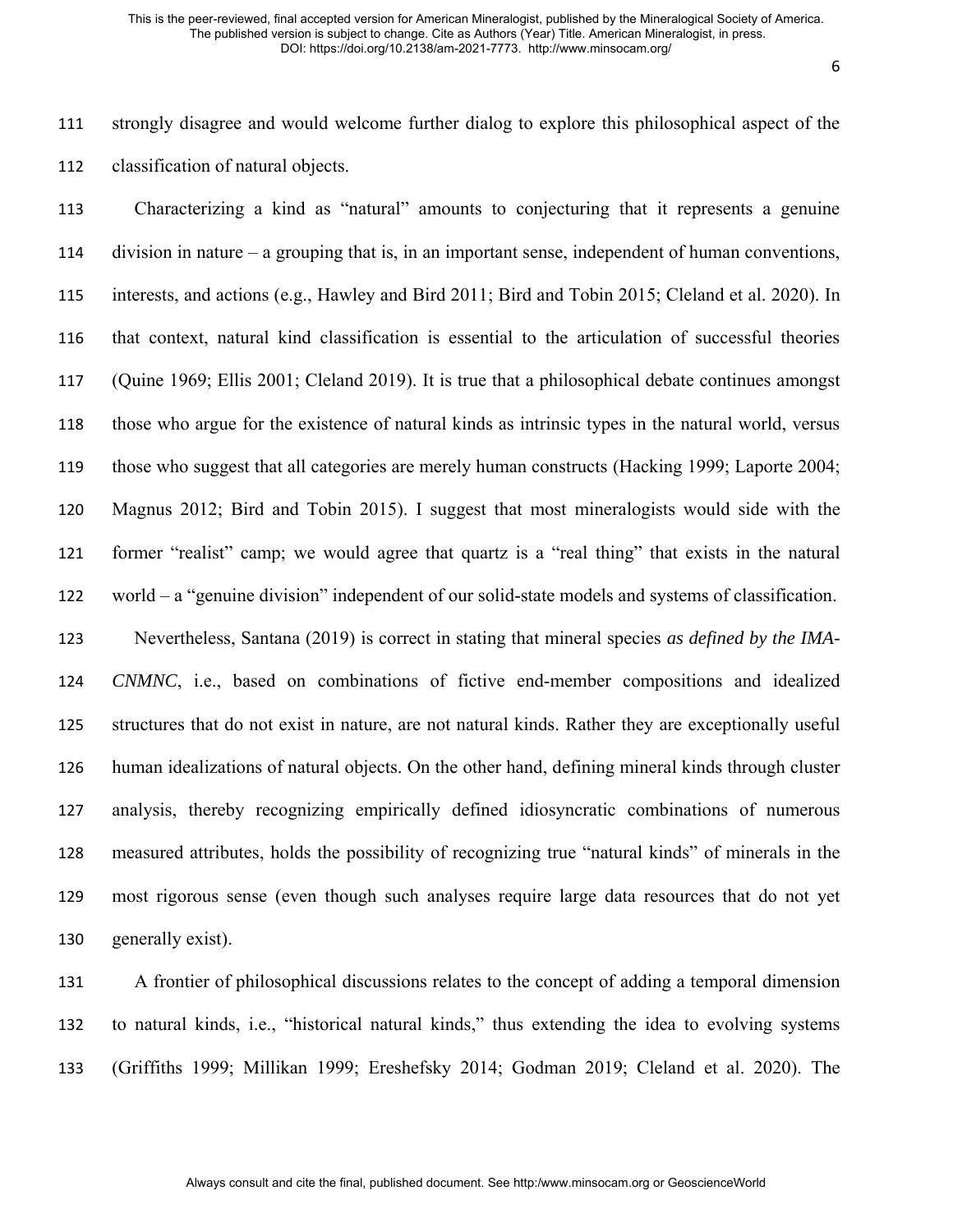application of this concept to biological species has proven controversial; some philosophers of science reject the viability of historical natural kinds because they represent contingent (i.e., non- lawlike) temporal patterns (Hacking 1991; Okasha 2002; Elder 2008; Ellis 2011). In particular, the transition from one historical biological parent species to daughter species tends to be gradual and fuzzy. Philosophers of biology have invoked "founder populations" (Ereshefsky 2014)– transitional individuals, not members of either parent or daughter species. In this context, a distinct species can only be recognized in retrospect, in the highly contingent context of subsequent evolution.

 Here, intriguingly, minerals may provide a new and more convincing example of *historical*  natural kinds to philosophers (Cleland et al. 2020). The formation of a stellar diamond *de novo* in the atmosphere of an aged star, or an olivine phenocryst from a cooling chondrule melt, points to specific, arguably deterministic historical origin events that result in diagnostic suites of physical and chemical properties. Because these processes are deterministic, similar stellar and nebular mineral-forming processes continue to occur throughout the universe. However, in the context of Earth and our solar system, such events were tightly constrained to a time more than 4.56 billion years ago (Hazen et al. 2021), and therefore may fulfill the rigorous criteria of historical natural kinds. In this respect, mineralogy may have much to offer in debates regarding historical natural kinds.

### **IMPLICATIONS**

 Time is a relentless variable. We experience our lives as a sequence of fleeting temporal slices. Now. …. and Now. ….. and Now.

When I was much younger, I thought of minerals as eternal, aesthetic objects – crystals with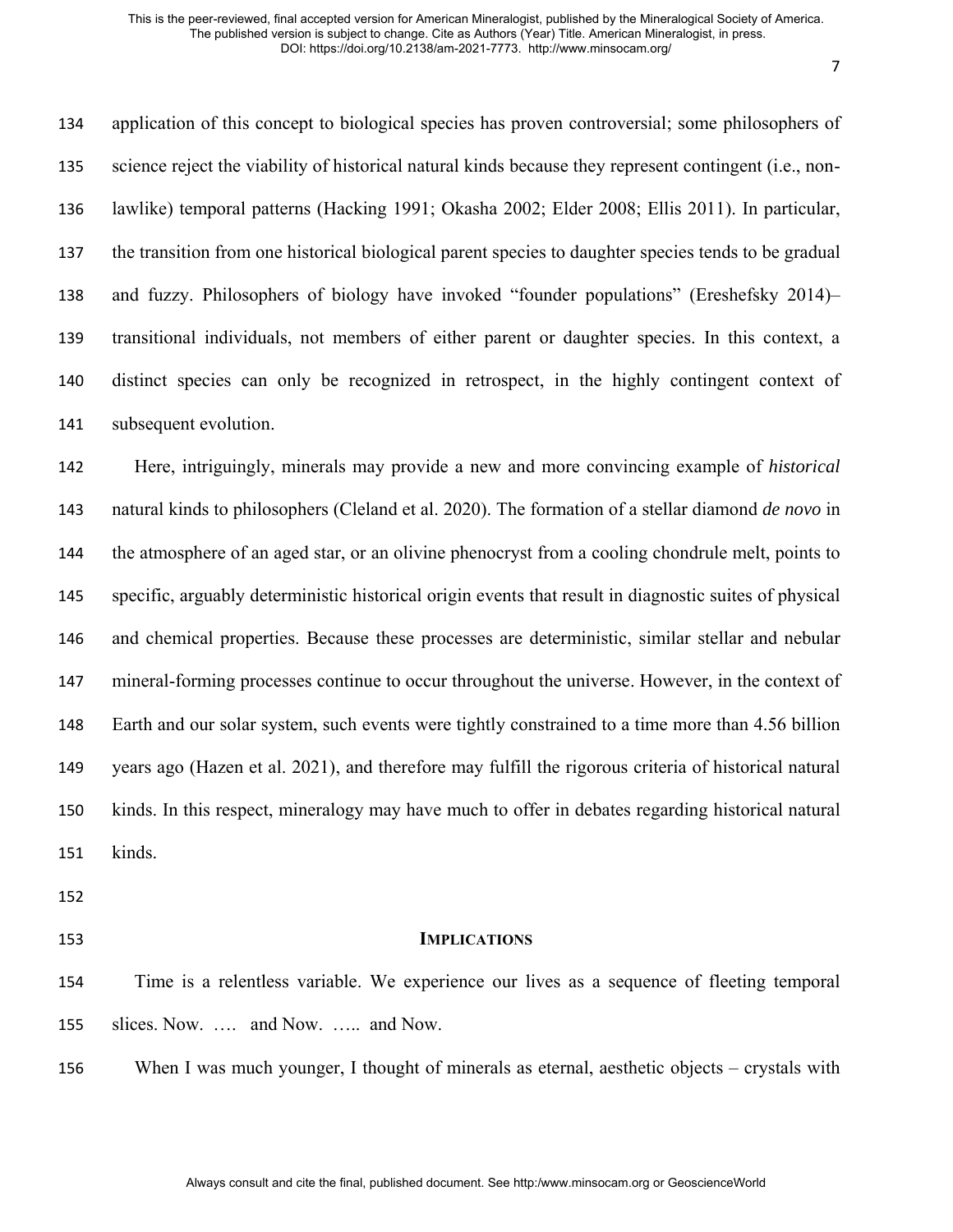| 157 | unchanging physical and chemical attributes that I could probe and quantify. That each specimen    |
|-----|----------------------------------------------------------------------------------------------------|
| 158 | came from a different time and place $-$ that each had a story to tell $-$ was of little import.   |
| 159 | With advancing age, and the dwindling days remaining to explore the miraculous world of            |
| 160 | minerals, time has become a more central, poignant parameter in my science. And here, minerals     |
| 161 | are key. They provide nature's most robust, most information-rich, most eloquent records of        |
| 162 | deep time. When you hold a mineral specimen in your hand, you are grasping history $-$ a           |
| 163 | narrative that is waiting to be unlocked.                                                          |
| 164 | The emerging evolutionary system of mineralogy is a struggle to build a framework, albeit an       |
| 165 | imperfect and preliminary one, that will help us to tell the epic history of minerals on Earth and |
| 166 | other worlds. And, as Hatert et al. (2020) have reminded us, at every step of the way that         |
| 167 | framework will be constructed on the solid foundation of the IMA-CNMNC system of                   |
| 168 | classification.                                                                                    |
| 169 |                                                                                                    |
| 170 | <b>ACKNOWLEDGMENTS</b>                                                                             |
| 171 | I am deeply grateful to Carol Cleland, Edward Grew, Margaret Hazen, Peter Heaney, and              |
| 172 | Shaunna Morrison for useful discussions and thoughtful suggestions.                                |
| 173 |                                                                                                    |
| 174 | <b>FUNDING</b>                                                                                     |
| 175 | Studies of mineral evolution and mineral ecology have been supported by the Alfred P. Sloan        |
| 176 | Foundation, the W. M. Keck Foundation, the John Templeton Foundation, the NASA                     |
| 177 | Astrobiology Institute ENIGMA team, a private foundation, and the Carnegie Institution for         |
| 178 | Science. Any opinions, findings, or recommendations expressed herein are those of the author       |
| 179 | and do not necessarily reflect the views of the National Aeronautics and Space Administration.     |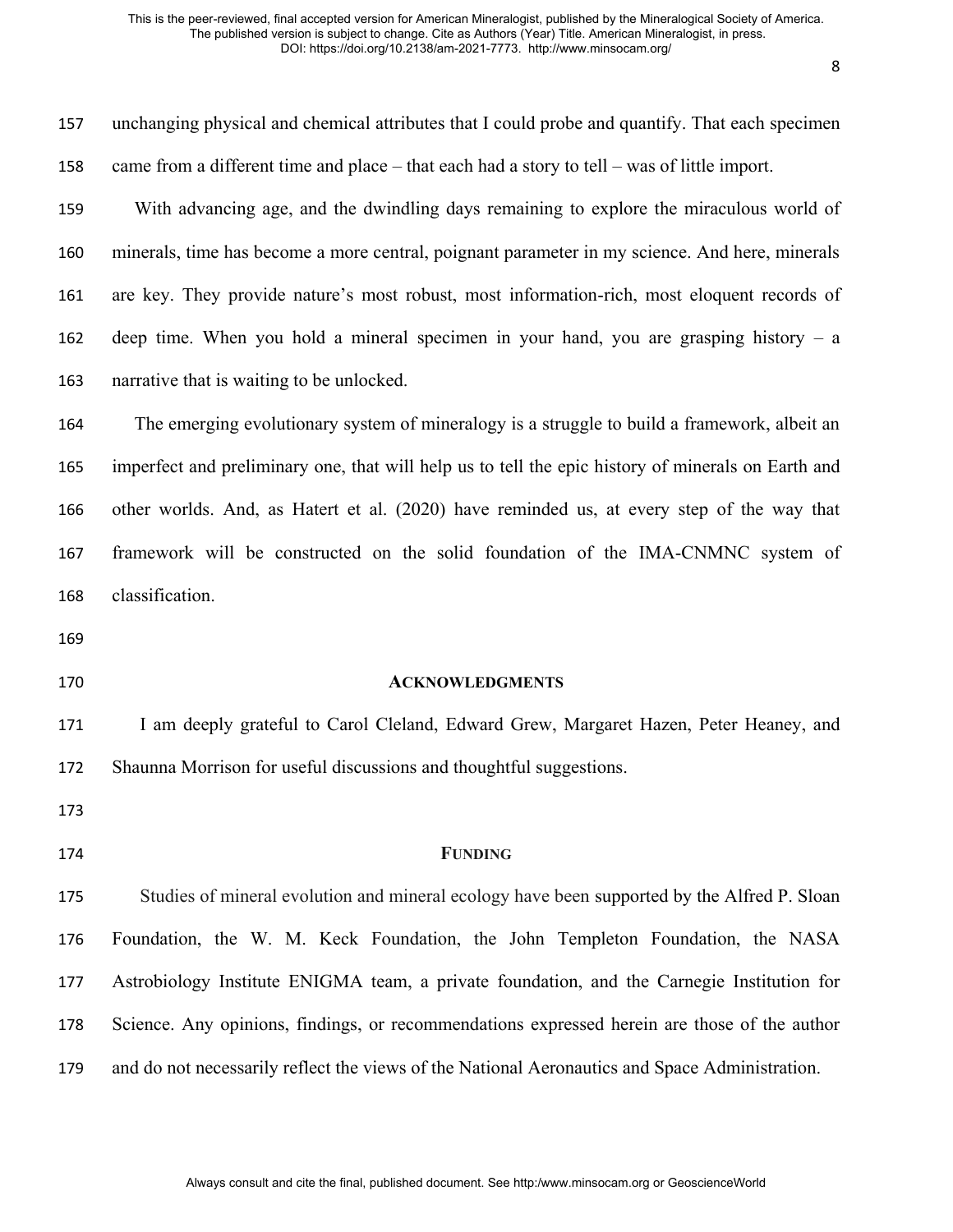| 180 |                                                                                                 |
|-----|-------------------------------------------------------------------------------------------------|
| 181 | <b>REFERENCES CITED</b>                                                                         |
| 182 | Bird, A. and Tobin, E. (2018) Natural kinds. E. N. Zalta [Editor], The Stanford Encyclopedia of |
| 183 | Philosophy (Spring 2018 Edition). https://plato.stanford.edu/archives/spr2018/entries/natural-  |
| 184 | kinds/                                                                                          |
| 185 | Bowen, N. L. (1928) The Evolution of the Igneous Rocks. Princeton University Press, Princeton,  |
| 186 | New Jersey.                                                                                     |
| 187 | Cleland, C.E. (2019) The Quest for a Universal Theory of Life. Cambridge University Press.      |
| 188 | Cleland, C.E., Hazen, R.M., and Morrison, S.M. (2020) Historical natural kinds in mineralogy:   |
| 189 | Systematizing contingency in the context of necessity. Proceedings of the National Academy      |
| 190 | of Sciences, in review.                                                                         |
| 191 | Elder, C. (2008) Biological species are natural kinds. Southern Journal of Philosophy, 6, 339-  |
| 192 | 362.                                                                                            |
| 193 | Ellis, B. (2001) Scientific Essentialism. Cambridge Studies in Philosophy. Cambridge Univesity  |
| 194 | Press.                                                                                          |
| 195 | Ellis, M.W. (2011) The problem with the species problem. History and Philosophy of the Life     |
| 196 | Sciences, 22, 343-363.                                                                          |
| 197 | Ereshefsky, M. (2014) Species, historicity, and path dependency. Philosophy of Science, 81,     |
| 198 | 714-726.                                                                                        |
| 199 | Gastil, G. (1960) The distribution of mineral dates in space and time. American Journal of      |
| 200 | Science, 258, 1-35.                                                                             |
| 201 | Godman, M. (2019) Scientific realism with historical essences: The case of species. Synthese    |
|     |                                                                                                 |

<https://doi.org/10.1007/s11229-018-02034-3>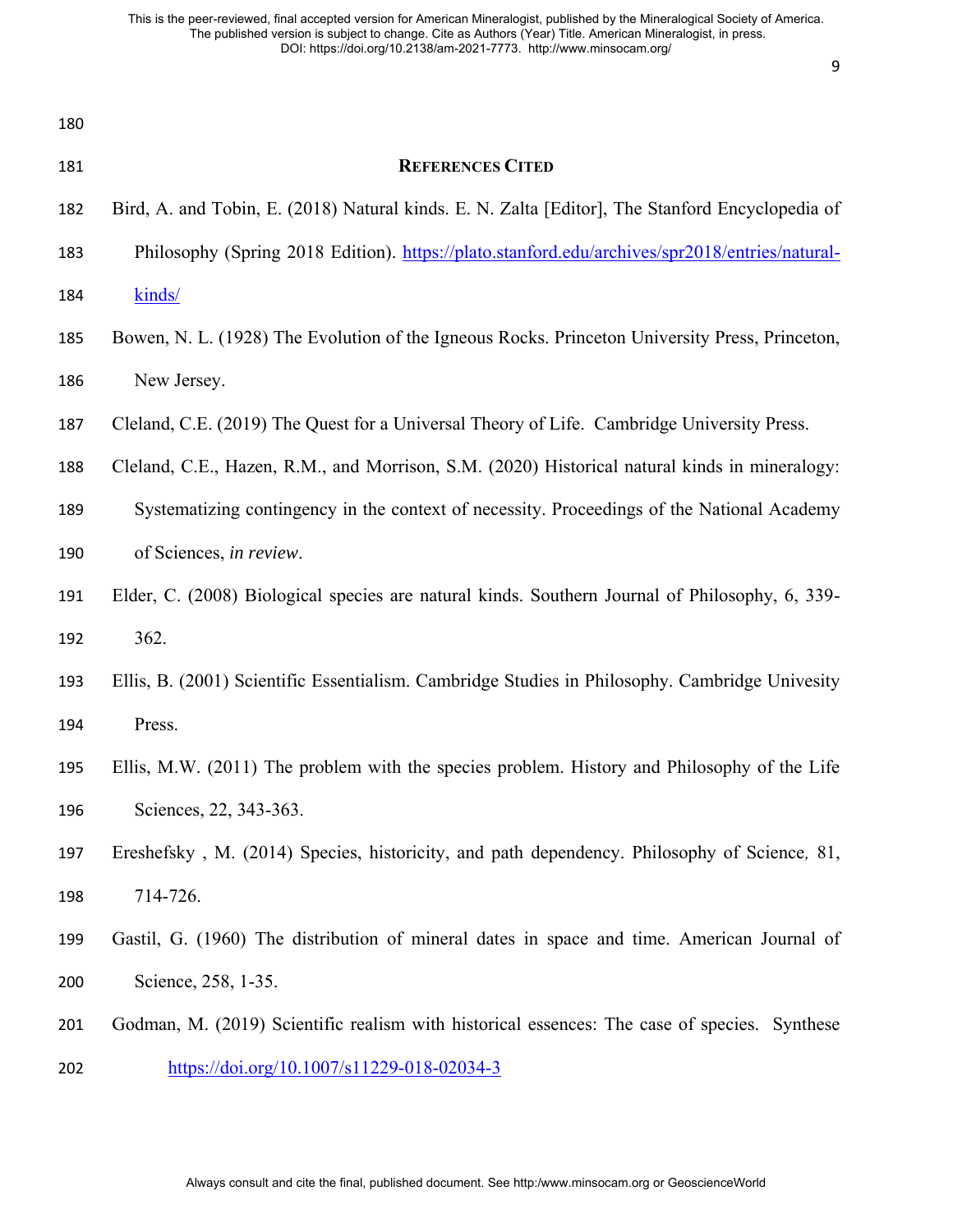- Griffiths, P.E. (1999) Squaring the circle: Natural kinds with historical essences. In: R. Wilson,
- Ed., Species: New Interdisciplinary Essays. MIT Press.
- Hacking, I. (1991) A tradition of natural kinds. Philosophical Studies, 61, 109-126.
- Hacking, I. (1999) The Social Construction of What? Harvard University Press.
- Hatert, F., Mills, S.J., Hawthorne, F.C., and Rumsey, M.S. (2020) A comment on "An
- evolutionary system of mineralogy: Proposal for a classification of planetary materials based on natural kind clustering." American Mineralogist, in press.
- Hazen, R.M. (2019) An evolutionary system of mineralogy: Proposal for a classification of
- planetary materials based on natural kind clustering. American Mineralogist, 104, 810-816.
- Hazen, R.M., and Morrison, S.M. (2020) An evolutionary system of mineralogy, Part I: Stellar mineralogy (>13 to 4.6 Ga). American Mineralogist, 105, 627-651.
- Hazen, R.M., and Morrison, S.M. (2021) An evolutionary system of mineralogy, Part V:
- Planetesimal Aqueous and thermal alteration of planetesimals (4.565 to 4.550 Ga). American Mineralogist, *in review*.
- Hazen, R.M., Papineau, D., Bleeker, W., Downs, R.T., Ferry, J., McCoy, T., Sverjensky, D.A.,
- and Yang, H. (2008) Mineral evolution. American Mineralogist, 93, 1693-1720.
- Hazen, R.M., Morrison, S.M., and Prabhu, A. (2021) An evolutionary system of mineralogy, Part
- III: Primary chondrule mineralogy (4.566 to 4.561 Ga). American Mineralogist, *in press*.
- Hawley, K. and Bird, A. (2011) What are natural kinds? Philosophical Perspectives, 25, 205-221.
- Heck, P.R., Greer, J., Kööp, L., Trappitsch, R., Gyngard, F., Busemann, H., Maden, C., Ávila,
- J.N., Davis, A.M., and Wieler, R. (2020) Lifetimes of interstellar dust from cosmic ray
- exposure ages of presolar grains. Proceedings of the National Academy of Sciences USA, Jan.
- 13, 2020, DOI: 10.1073/pnas.1904573117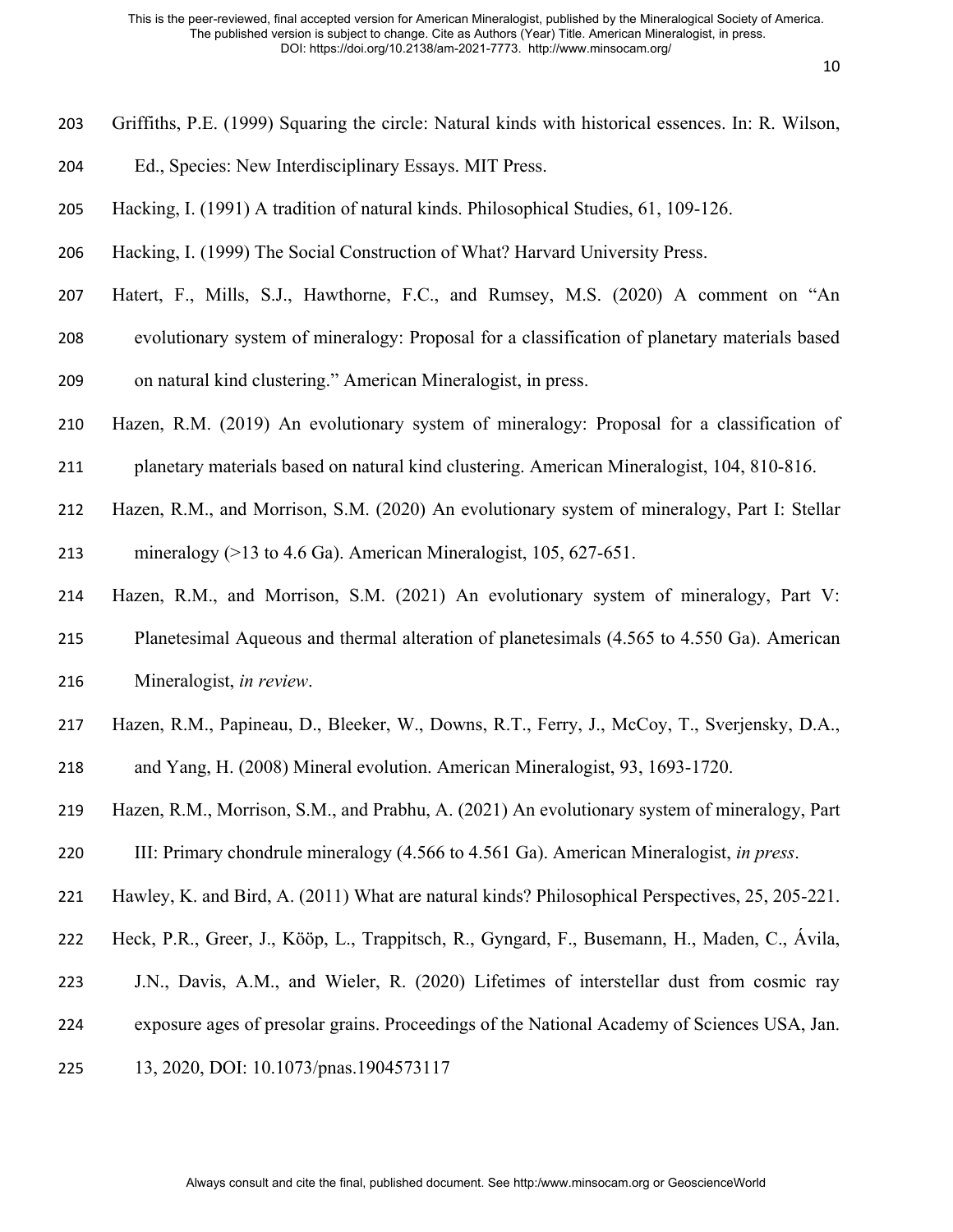- Laporte, J. (2004) Natural Kinds and Conceptual Change. Cambridge University Press.
- Laznicka, P. (1973) Development of nonferrous metal deposits in geological time. Canadian
- Journal of Earth Sciences, 10, 18-25.
- Magnus, P.D. (2012) Scientific Enquiry and Natural Kinds: From Mallards to Planets. Palgrave

MacMillan.

- Meyer, C. (1981) Ore-forming processes in the geologic history of the Earth: Economic 232 Geology,  $75<sup>th</sup>$  Anniversary Volume, 6-41.
- Millikan, R.G. (1999) Historical kinds and the special sciences. Philosophical Studies, 95, 45-65.
- Morrison, S.M., and Hazen, R.M. (2020) An evolutionary system of mineralogy, Part II:
- Interstellar and solar nebula primary condensation mineralogy (> 4.565 Ga). American Mineralogist, *in press*. DOI:<https://doi.org/10.2138/am-2020-7447>
- Morrison, S.M. and Hazen, R.M. (2021) An evolutionary system of mineralogy, Part IV: Planetesimal differentiation and impact mineralization (4.566 to 4.560 Ga). American
- Mineralogist, *in press*.
- Okasha, S. (2002). Darwinian metaphysics: Species and the question of essentialism. Synthese, 131, 191-213.
- Quine, V.W. (1969) Natural kinds. In: V.W. Quine, Ed., Ontological Relativity and Other Essays, pp.114-138. Columbia University Press.
- Santana, C. (2019) Mineral misbehavior: why mineralogists don't deal in natural kinds. Foundations of Chemistry, 21, 333−343.
- Zhabin, A.G. (1979) Is there evolution of mineral speciation on Earth? Doklady Akademii Nauk, 247, 199-202 [in Russian].